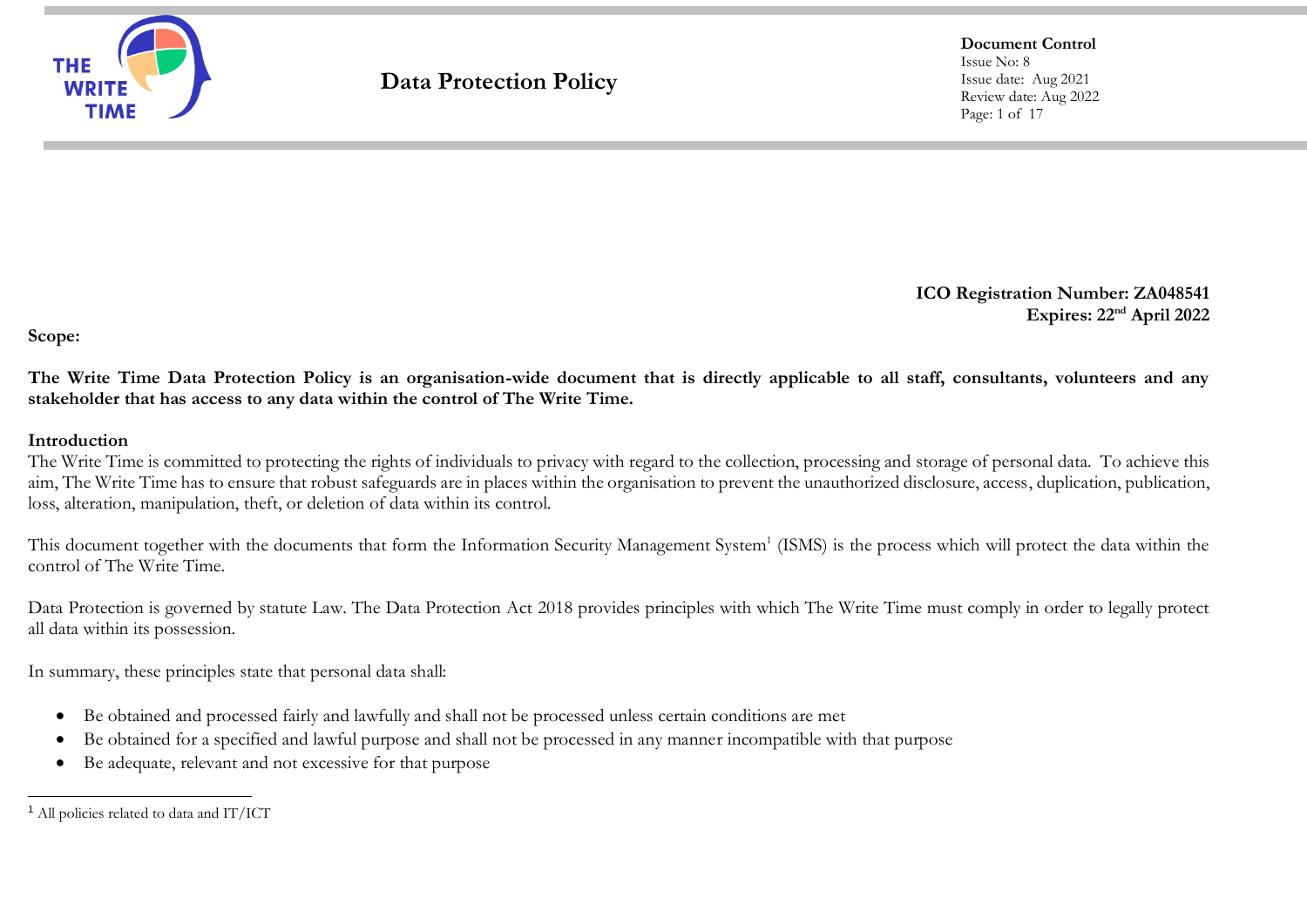

**Document Control** Issue No: 8 Issue date: Aug 2021 Review date: Aug 2022 Page: 2 of 17

- Be accurate and kept up to date
- Not be kept for longer than is necessary for that purpose
- Be processed in accordance with the data subject's rights
- Be kept safe from unauthorised access, accidental loss or destruction
- Not be transferred to a country outside the European Economic Area, unless that country has equivalent levels of protection for personal data

These eight underlying legal requirements are the basis for the policies, procedures and processes that The Write Time has put in place to protect personal data (information). As stated in the scope of this policy, any person that has access to The Write Time controlled data must ensure that they follow organisational procedures and processes at all times which encompass these principles.

### **Status of this Policy**

This policy does not form part of a contract of employment, but it is a condition of employment or access to provision / services employment or part of a learning agreement for learners / clients and additional delivered by The Write Time that this policy and its requirements are followed and incorporated into any duties performed on behalf of The Write Time. Any failures to follow the agreed, policy, procedure and processes will result in disciplinary proceedings for employees, or alternate legal redress for other business relationships.

Under provision of the 2018 Act, The Write Time must register with the Information Commissioner's Office (ICO) (**Registration number:** ZA048541 **)** stating the range of the organisation's activities and the purpose for which data will be collected for.

The Write Time must also name a Data Controller and register this individual with the Information Commissioner Office (ICO). Chris Murray (Managing Director) is the designated Data Controller for The Write Time and is therefore ultimately responsible for policy implementation.

### **The Designated Data Controllers are:**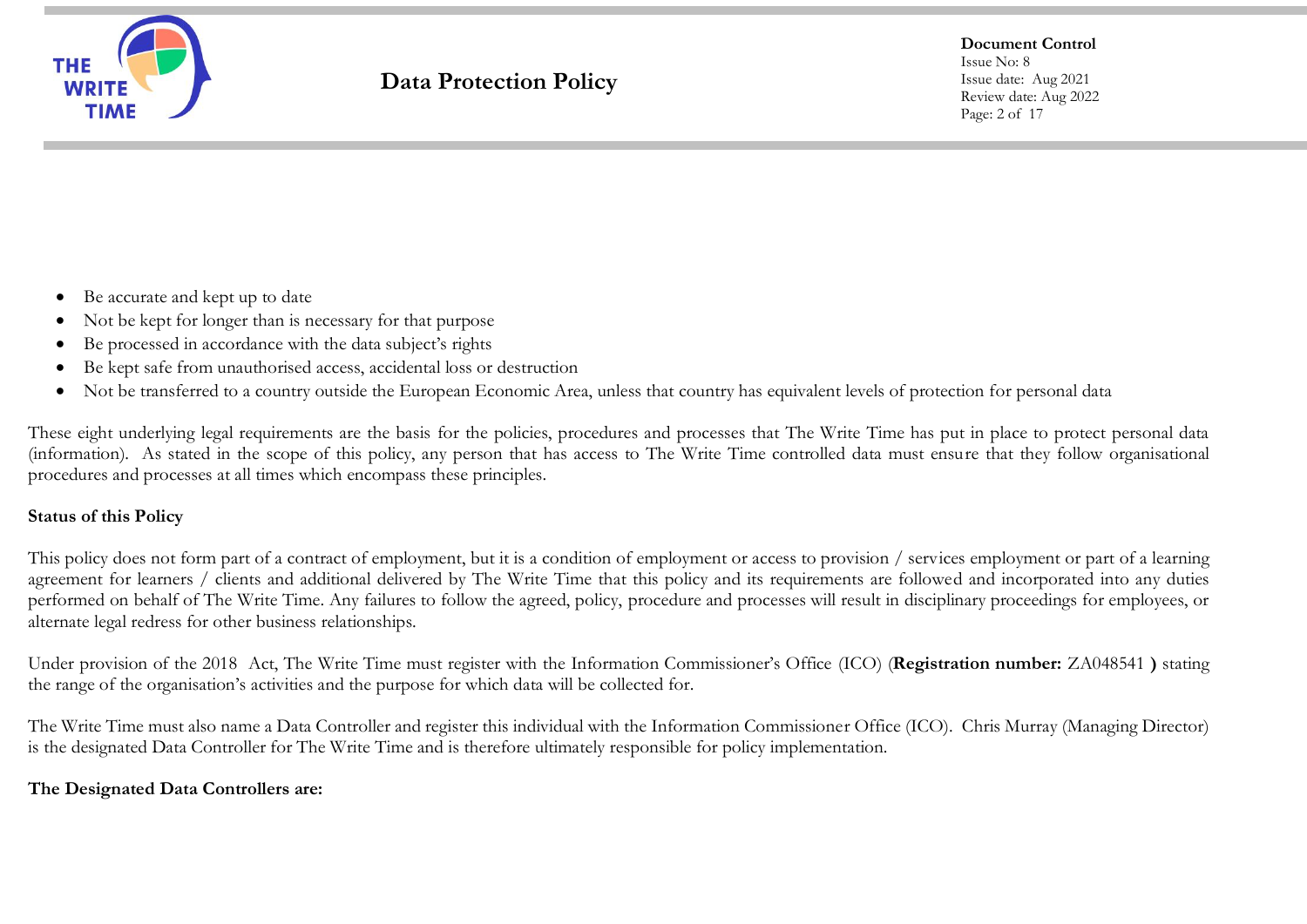

**Document Control** Issue No: 8 Issue date: Aug 2021 Review date: Aug 2022 Page: 3 of 17

For Employees:

Head of Quality Assurance (Dr Sam Murray)

For The Write Time to operate as an organisation it needs to obtain and process certain information about its employees, students, customers and additional stakeholders to allow the organisation to fulfil its daily operations and to meet any statutory requirements and obligations, e.g. the payment of taxation, any inspection requirements and obligations for Ofsted etc. To comply with the law, information collected must be used fairly, stored safely and must not be unlawfully disclosed to any unauthorised person.

### **Responsibilities of Staff**

### **All staff are responsible for:**

- Verifying that any employee information held by The Write Time is accurate and up to date
- Updating The Write Time with any changes to their personal data such as change of address, be it at the time of appointment or subsequently
- The Write Time cannot be held responsible for any errors unless the staff member has informed The Write Time of such changes.

If and when, as part of their responsibilities, an employee collects information about an individual (e.g. about a student's course work, opinions about ability, references to other academic institutions, or details of personal circumstances), they must comply with all Policies and Procedures. All employees that as part of their role have to collect, process and store personal data of a Learner / customer of an additional stakeholder must ensure that all personal data provided to The Write Time is accurate and up to date.

### **Data in transit**

The working definition of "data in transit" for the purposes of this policy has been written to be plain and as uncomplicated as possible to understand. For the purpose of this policy, 'data in transit' is to be defined as **when data is in the process of being moved from one place to another**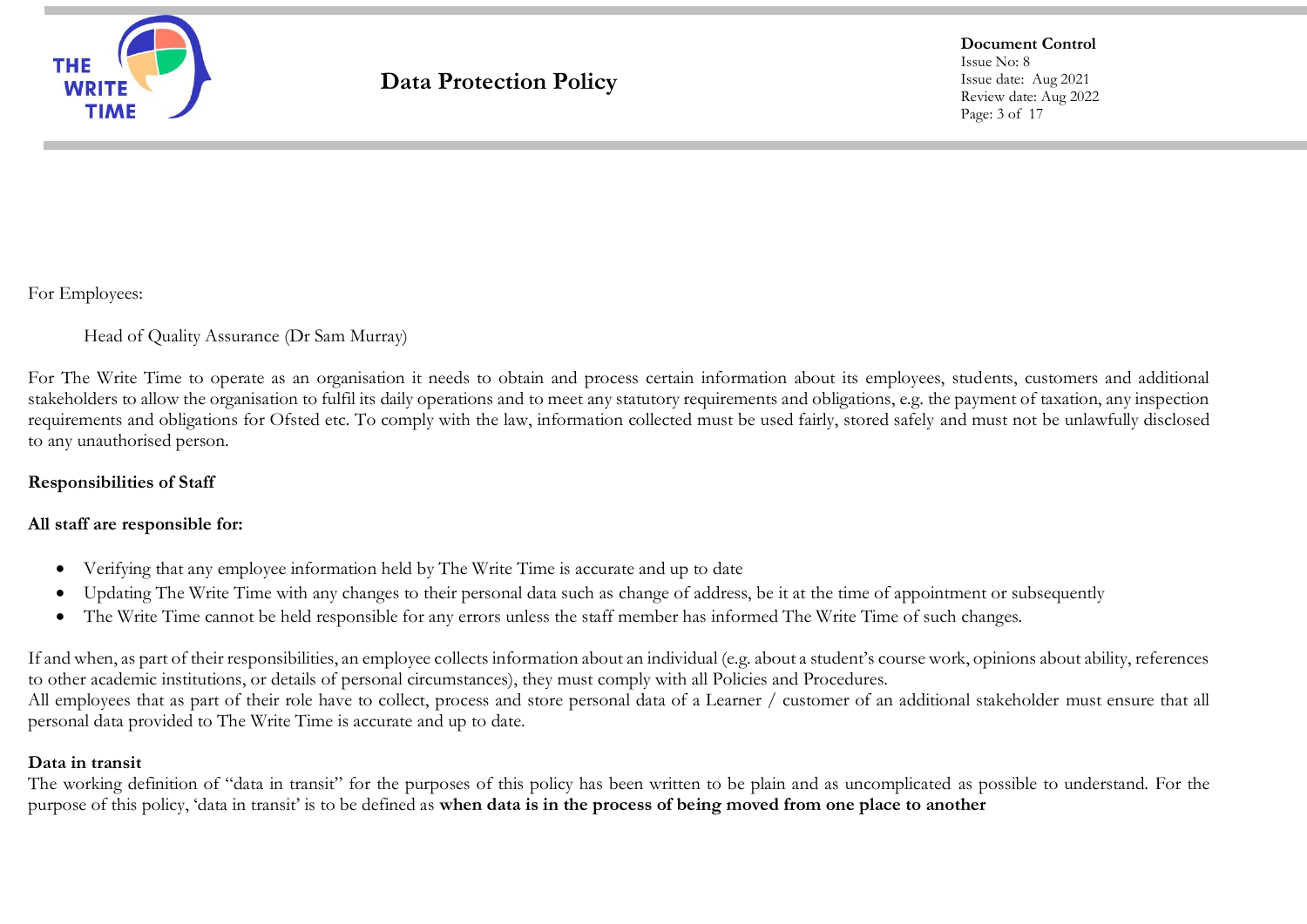

**Document Control** Issue No: 8 Issue date: Aug 2021 Review date: Aug 2022 Page: 4 of 17

Data can be in transit in 2 main ways, either physically in the real world i.e. the moving of actual paper documents from one place to another by hand, car, bus, train taxi, courier or by mail etc. Alternatively data in transit can occur electronically in the digital world too, i.e. the use of email, fax, FTP (File Transfer Protocol) upload, portable storage media, exchange of media format. Also note that format change will also include the printing of a document.

This section of the policy is intended to prevent the accidental loss, or disclosure of data while on the move i.e. in transit.

### **If data is to be moved by an individual it must be appropriately protected during the moving / transit process and it is the responsibility of the individual performing the transit to assure this occurs.**

"Appropriate" is not defined in terms of hard and fast rules, but is, in practice, a proportionate degree of security precautions specifically applied to the sensitivity of the data in transit and the potential impact of accidental loss or disclosure.

It is not possible to set out precautions and actions to cope with all circumstances and conditions, therefore staff handling sensitive and confidential data MUST assume personal responsibility and make considered judgements in terms of how they handle the data in their care whilst moving it.

When determining the specific precautions to take for the moving of data the overall impact of the potential loss or disclosure of the data is to be judged by assessing four areas of concern.

- The degree of sensitivity of the content of the data, i.e. whether personal or commercial (see appendix 1)
- The quantity of data, whether transferring a single record or a group of records
- The route / distance the data is going to take and the method used for the transfer, i.e. which form of transit, by foot, car taxi etc.
- Any data that is to be transferred in whatever medium, if the security classification of the content is "**Restricted**" or higher (see appendix 1 for definitions) all transfers must be recorded on a log (see appendix 2 for a copy of the transit log)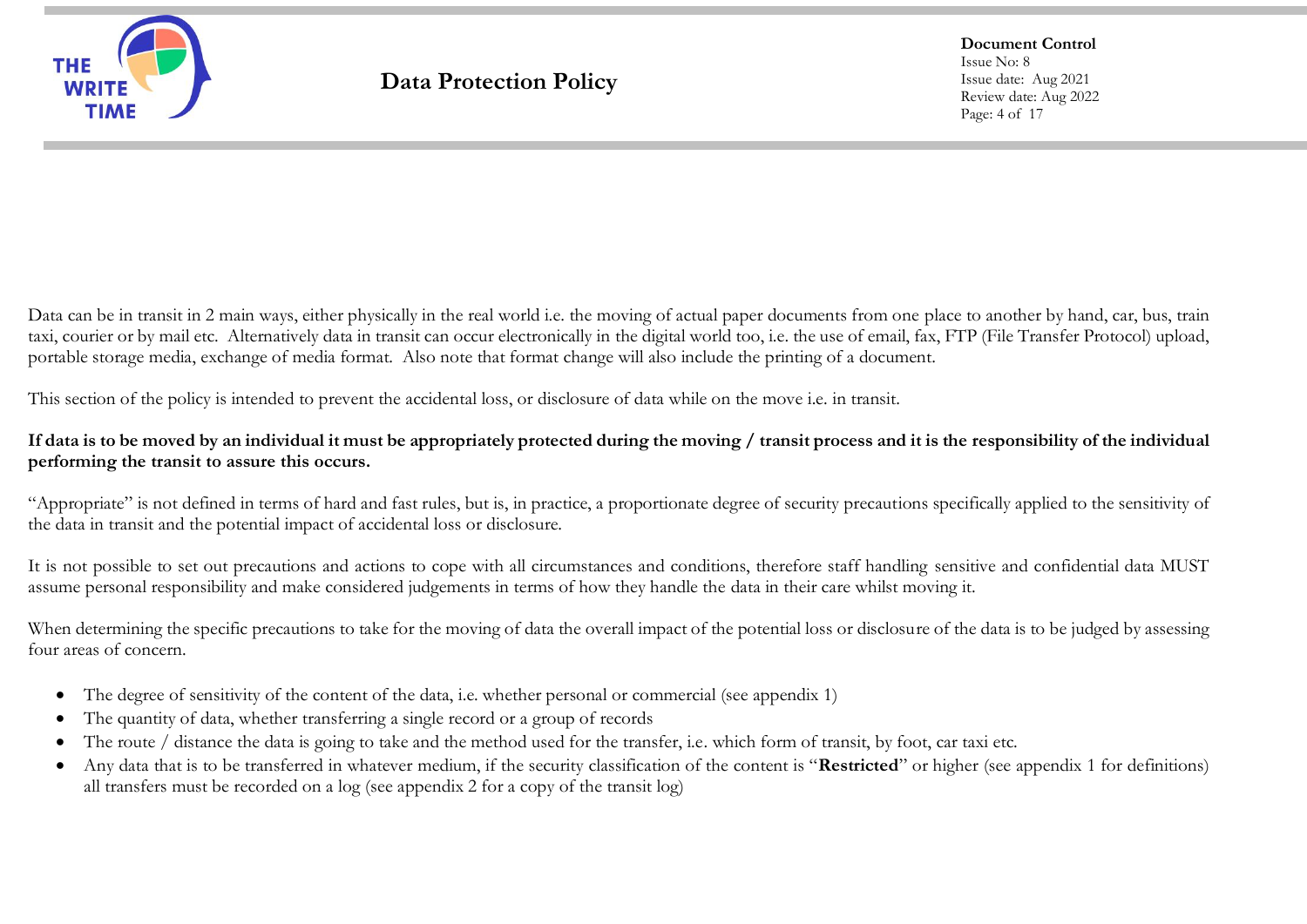

**Document Control** Issue No: 8 Issue date: Aug 2021 Review date: Aug 2022 Page: 5 of 17

It is essential to remember that while the amount of data being transferred is logistical factor, the potential consequence of loss of a single record can be as damaging as losing 10 or 100 records to that one individual.

If in any doubt, any staff member that needs to transfer data can seek support from the quality team, a named data controller or their line manager.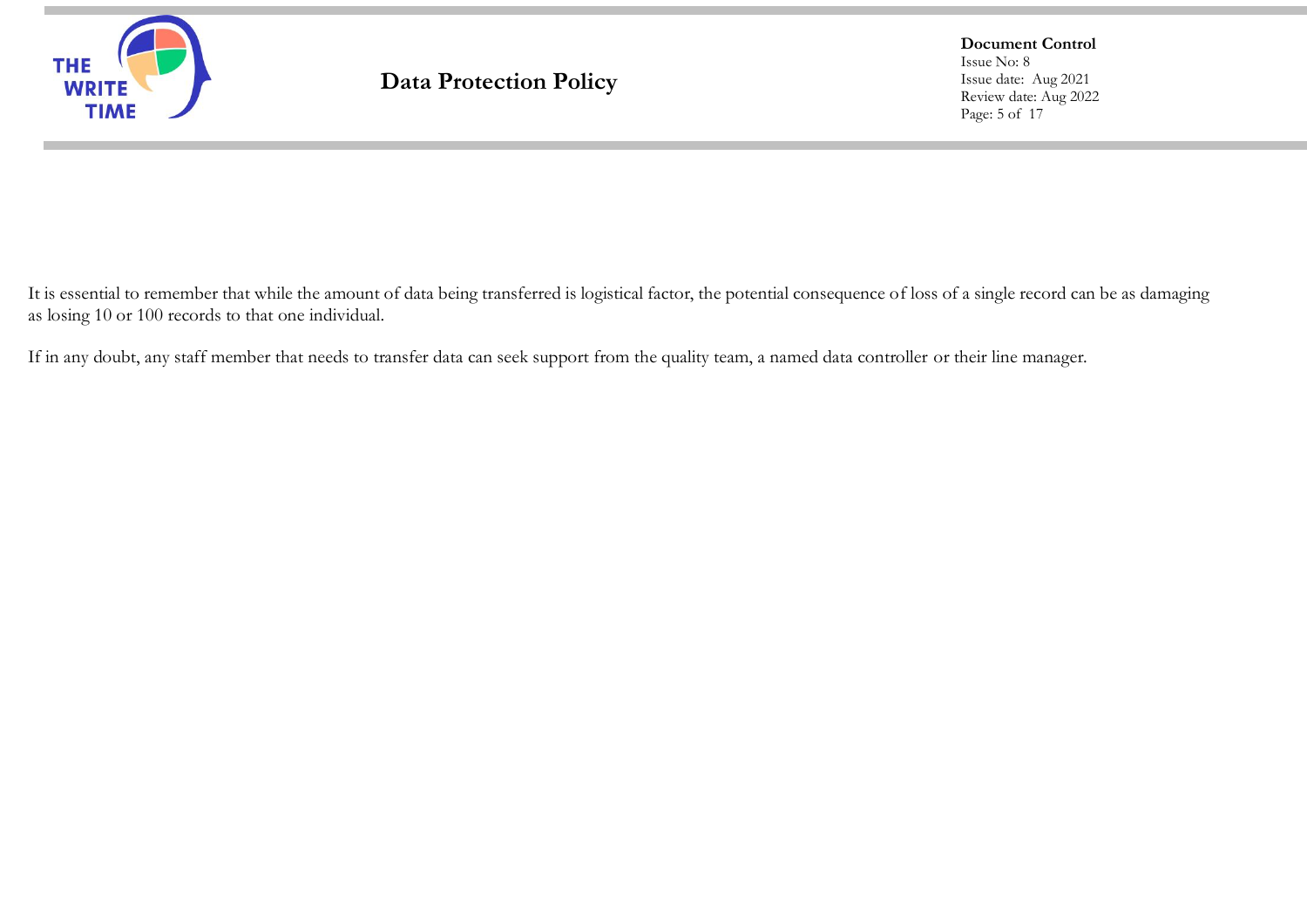

**Document Control** Issue No: 8 Issue date: Aug 2021 Review date: Aug 2022 Page: 6 of 17

### **Key points:**

- All The Write Time employees will be held personally responsible for any data which they have in their possession for the purposes of data in transit as defined above
- An appropriate transfer bag / container for the transport of data will be provided for each centre. All staff required to transfer data will be required to use this specifically provided fit for purpose medium for transport. If the data needing to be transported will not fit into the transfer bag or it is not available, then a fit for purpose and suitable alternative must be agreed with their line manager to ensure the protection of the data during transport<sup>2</sup>
- Only The Write Time employees or contacted consultants may transfer any The Write Time data / material.
- Individuals need to ensure that if data is to be taken out of the protected environment of the office / server it is suitably protected in proportion to the consequences of loss or disclosure of the content material; i.e. the more sensitive the data the more precautions are to be taken.
- If data / materials are to be transferred by an employee's car<sup>3</sup> , no data / documents are to be left in an unoccupied car, especially if it is needed to be stored overnight.
- Any data which is considered "Restricted" and above and is stored in electronic format, must be encrypted if it is taken outside of its normally secure location
- Any Data loss must be reported immediately to your line manager, and a member of Senior Management must also be informed

<sup>&</sup>lt;sup>2</sup> Note a line manager can always seek advice from a data controller or a member of SMT before authorising the transfer

<sup>&</sup>lt;sup>3</sup> Note: The use of own car for company use will require your car insurance to cover business use.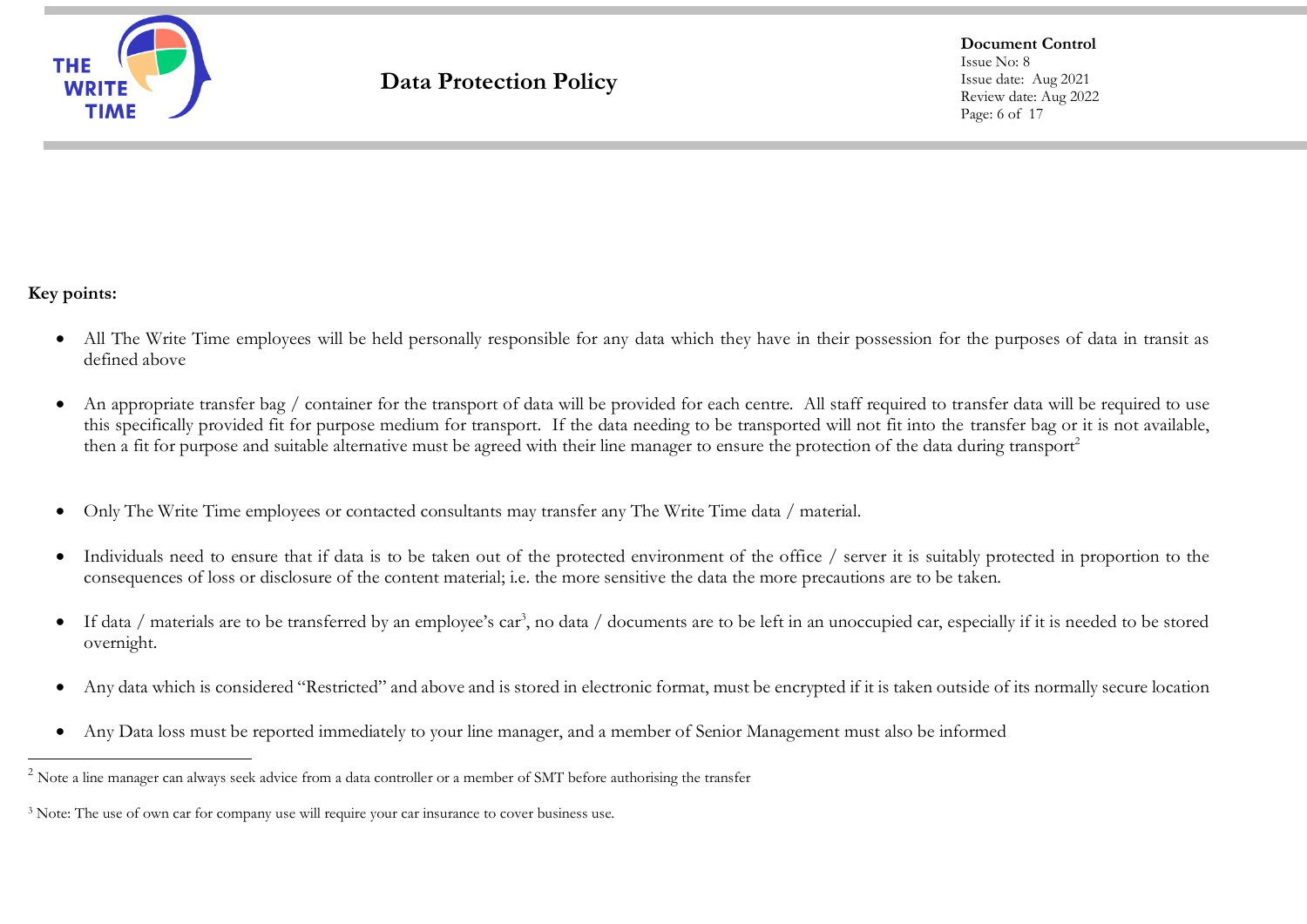

**Document Control** Issue No: 8 Issue date: Aug 2021 Review date: Aug 2022 Page: 7 of 17

- All employees are reminded that they must be fully aware of The Write Time's Data Protection Policies and procedures before handling sensitive or confidential personal data
- Ensure that if the data being transferred is classified "Restricted" or above the appropriate log must be completed
- Disciplinary action will be taken where The Write Time employees do not follow the guidance set out in this Policy

All employees are responsible for ensuring that:

- Any data in whatever format it is collected or gathered (electronically or on paper) is kept securely according to its protective marked status.
- Personal data is not disclosed either orally, in writing, via Email or Web pages or by any other means, accidentally or otherwise, without the consent of the data owner.

Employees should note that deliberate or negligent unauthorised disclosure will be a disciplinary matter, and may be considered gross misconduct in some cases. Any data which is considered Personal information should:

- Be kept in a locked filing cabinet, drawer, or safe
- If the data is computerised, it is to be a minimum of password protected and stored on the network server, which is protected and regularly backed up
- **NB. Storage of (customer) personal data is not permitted on local storage (i.e. C drives on PCs or Laptops)**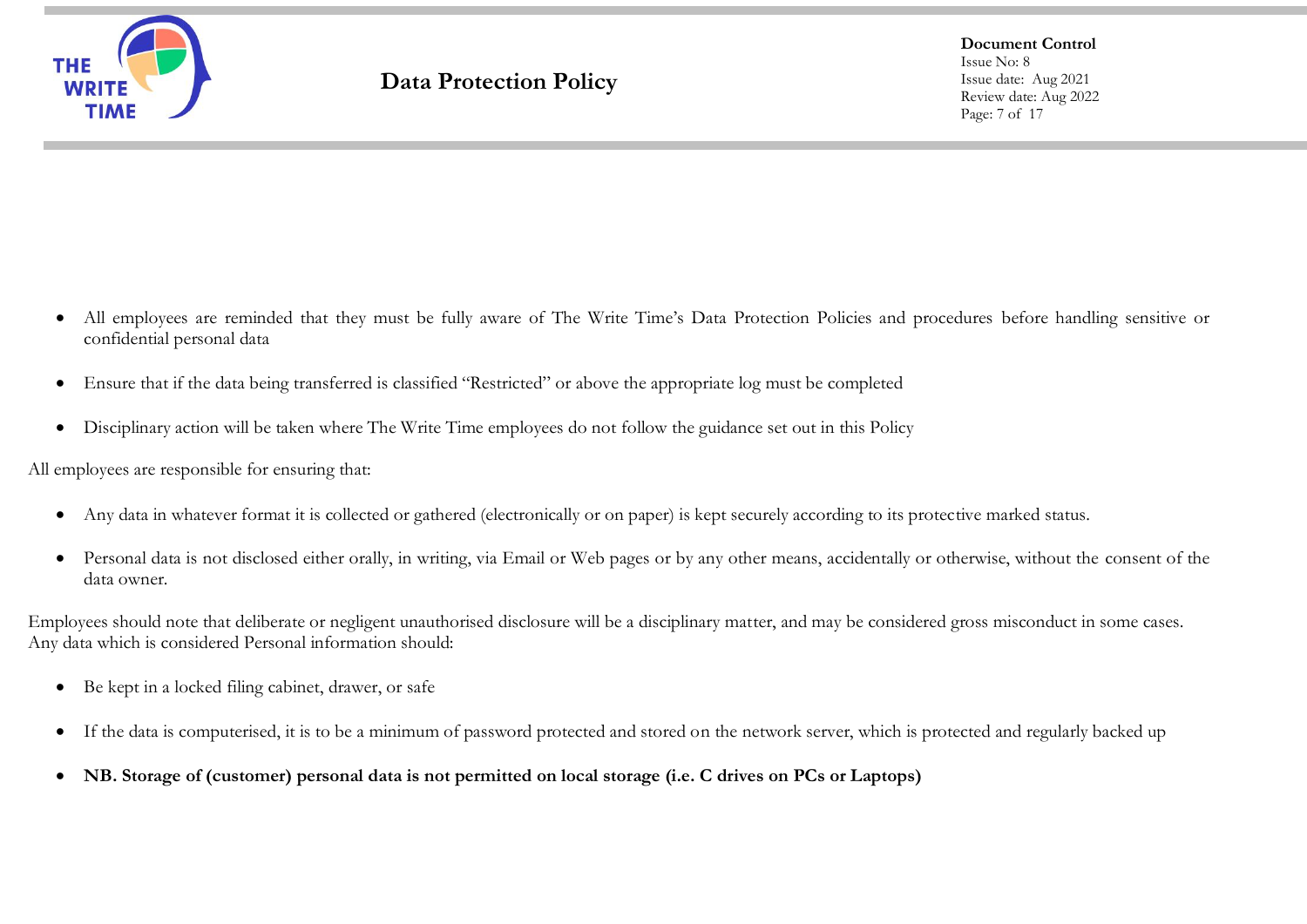

**Document Control** Issue No: 8 Issue date: Aug 2021 Review date: Aug 2022 Page: 8 of 17

- Any data that has a protection mark of restricted and above cannot be copied on any form of removable storage media, without Privilege right granted by a head of division or Head of Quality Assurance. Once copied the media must itself be kept in a locked filing cabinet, drawer, or safe
- Where the organisation has dictated that data attributable to a named project or programme is to be afforded additional protection above that of normal data, all local or specific policies, procedures and processes must be followed at all times

#### **Disclosure**

There are certain circumstances when The Write Time may share data with other agencies such as the local authority, funding bodies and other voluntary agencies. This will only be completed with informed consent form the individual.

There are circumstances where the law allows The Write Time to disclose data (including sensitive data) without the data subject's consent<sup>4</sup>. These are:

If you receive a request for disclosure of information you need to consider the following.

• Always ask for a request formally, in writing and on the organisations headed stationery.

<sup>&</sup>lt;sup>4</sup> In the course of their inquiries, the police may wish to obtain personal details regarding an individual that relates to an alleged offence, or information about a range on individuals or members of staff that fit a su no automatic right to such information, The Write Time will want to be seen as assisting the police with any enquiries and as such will consider the use of S29 the Data Protection Act. Under the Data Protection Act 2018 th is permissible for the purposes of Prevention & Detection of Crime without the consent of the individual to whom the information refers. This is also known as a Section 29 disclosure. However, the use of section 29 allows this purpose without the consent of the owner but it does not override other principles or duties of the act.

<sup>•</sup> What is the alleged crime and what is the seriousness of the alleged offence? Sometimes it can be quite obvious i.e. Murder and at other times, less so, for example petty theft.

<sup>•</sup> Ask them to justify why they need the information and do they need the amount of information they are requesting

<sup>•</sup> Who is making this request for information? Are they of sufficient seniority within their own organisation to accept responsibility for that organisation? Remember, it is a criminal offence to knowingly or recklessly obt information without the consent of the organisation.

Remember that just because the police may quote Section 29 of the Data Protection Act does not mean that we are obliged to comply with that request. If you have genuine concerns about releasing the personal information (fo you think you have other legal obligations such as the information being confidential), then you can ask the police to come back with a court order requiring the release of the personal information. If the court decides yo information, you will not break the Act by obeying the order.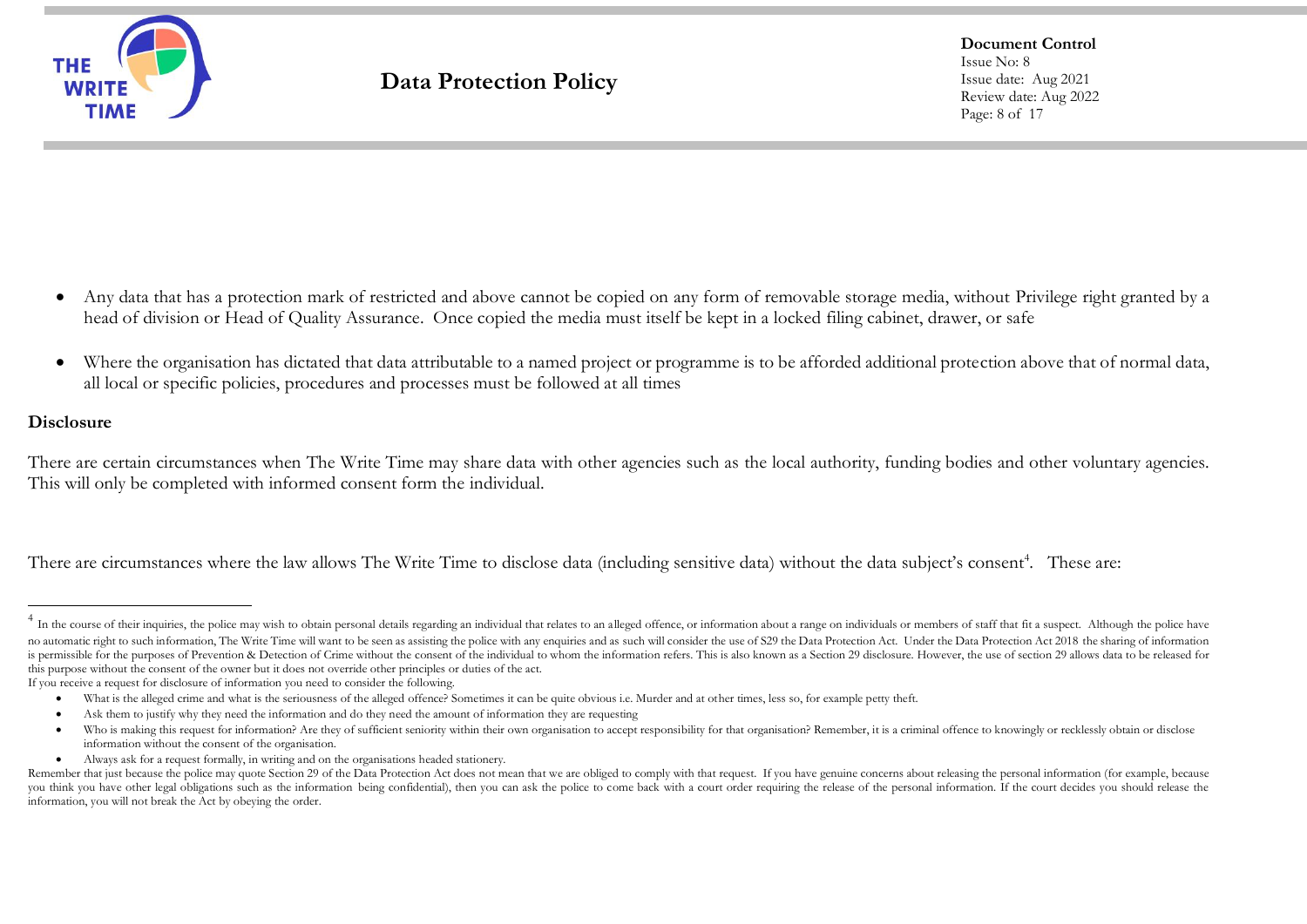

**Document Control** Issue No: 8 Issue date: Aug 2021 Review date: Aug 2022 Page: 9 of 17

- a) Carrying out a legal duty or as authorised by the Secretary of State
- b) Protecting vital interests of an Individual/Service User or other person
- c) The Individual/Service User has already made the information public
- d) Conducting any legal proceedings, obtaining legal advice or defending any legal rights
- e) Monitoring for equal opportunities purposes i.e. race, disability or religion
- f) Providing a confidential service where the Individual/Service User's consent cannot be obtained or where it is reasonable to proceed without consent: e.g. where we would wish to avoid forcing stressed or ill Individuals/Service Users to provide consent signatures

The Write Time regards the lawful and correct treatment of personal information as very important to successful working, and to maintaining the confidence of those with whom we deal.

Any such requests must be referred to one of The Write Time's Data Controllers (See Data Protection Policy) who will consider the validity of the request. The Data Controller's will make a recommendation as to whether to a or refuse the request it may be necessary for a Members of SLT or The Write Time legal representation to authorise the release of the information.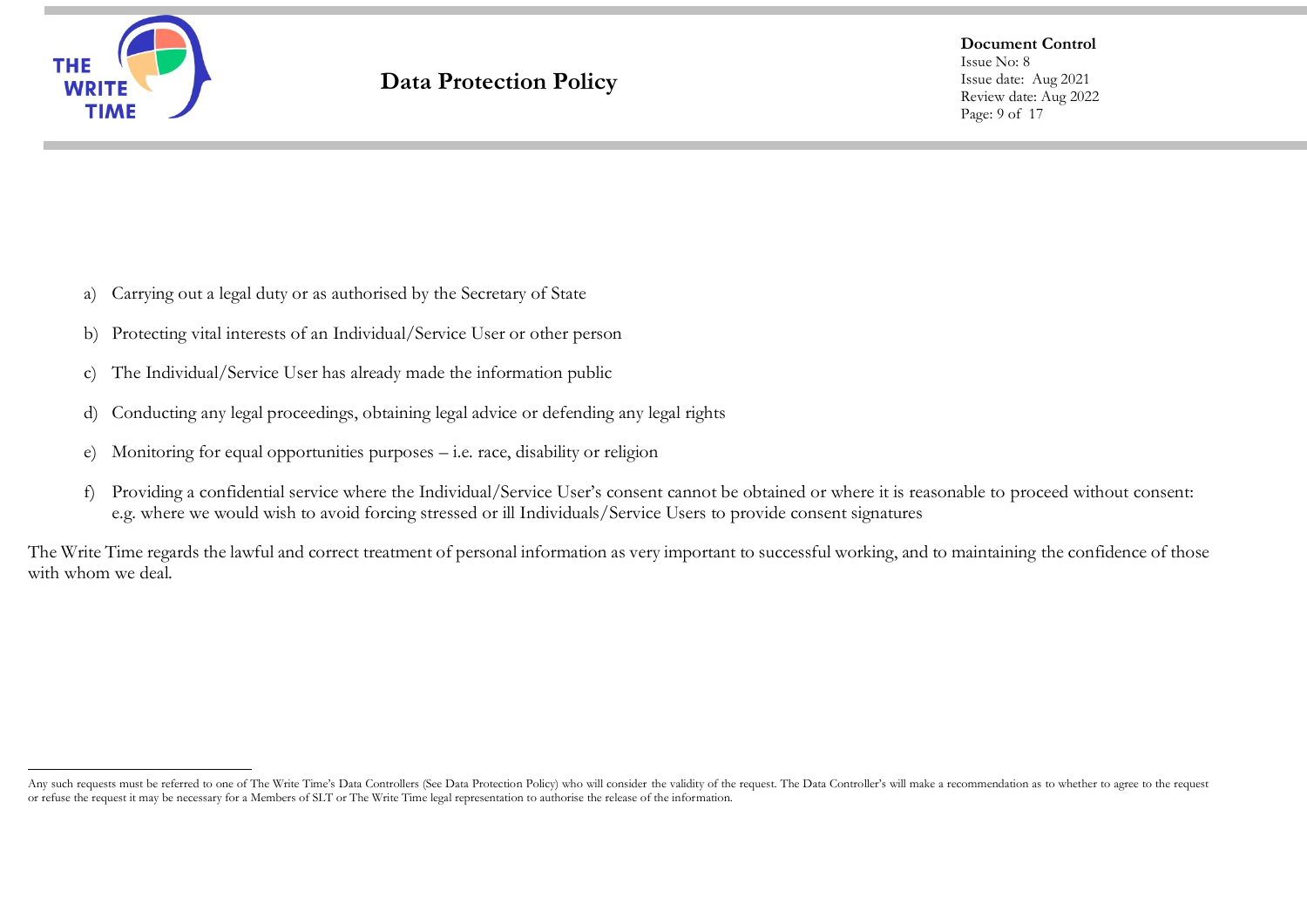

**Document Control** Issue No: 8 Issue date: Aug 2021 Review date: Aug 2022 Page: 10 of 17

### **Rights to Access Information (Subject Access Request)**

This right, commonly referred to as subject access, is created by section 7 of the Data Protection Act. It is most often used by individuals who want to see a copy of the information an organisation holds about them. However, the right of access goes further than this and an individual who makes a written request and pays a fee is entitled to be:

- Told whether any personal data is being processed;
- Given a description of the personal data, the reasons it is being processed, and whether it will be given to any other organisations or people;
- Given a copy of the information comprising the data; and
- Given details of the source of the data (where this is available).

An individual can also request information about the reasoning behind any automated decisions, or an assessment of performance at work (except where this information is a trade secret).

The Write Time will make a nominal charge of  $f<sub>10</sub>$  Administration charge on each occasion that access is requested, although The Write Time has discretion to waive this.

The Write Time aims to comply with requests for access to personal information as quickly as possible, but will ensure that it is provided within time frames required by the 2018 Act.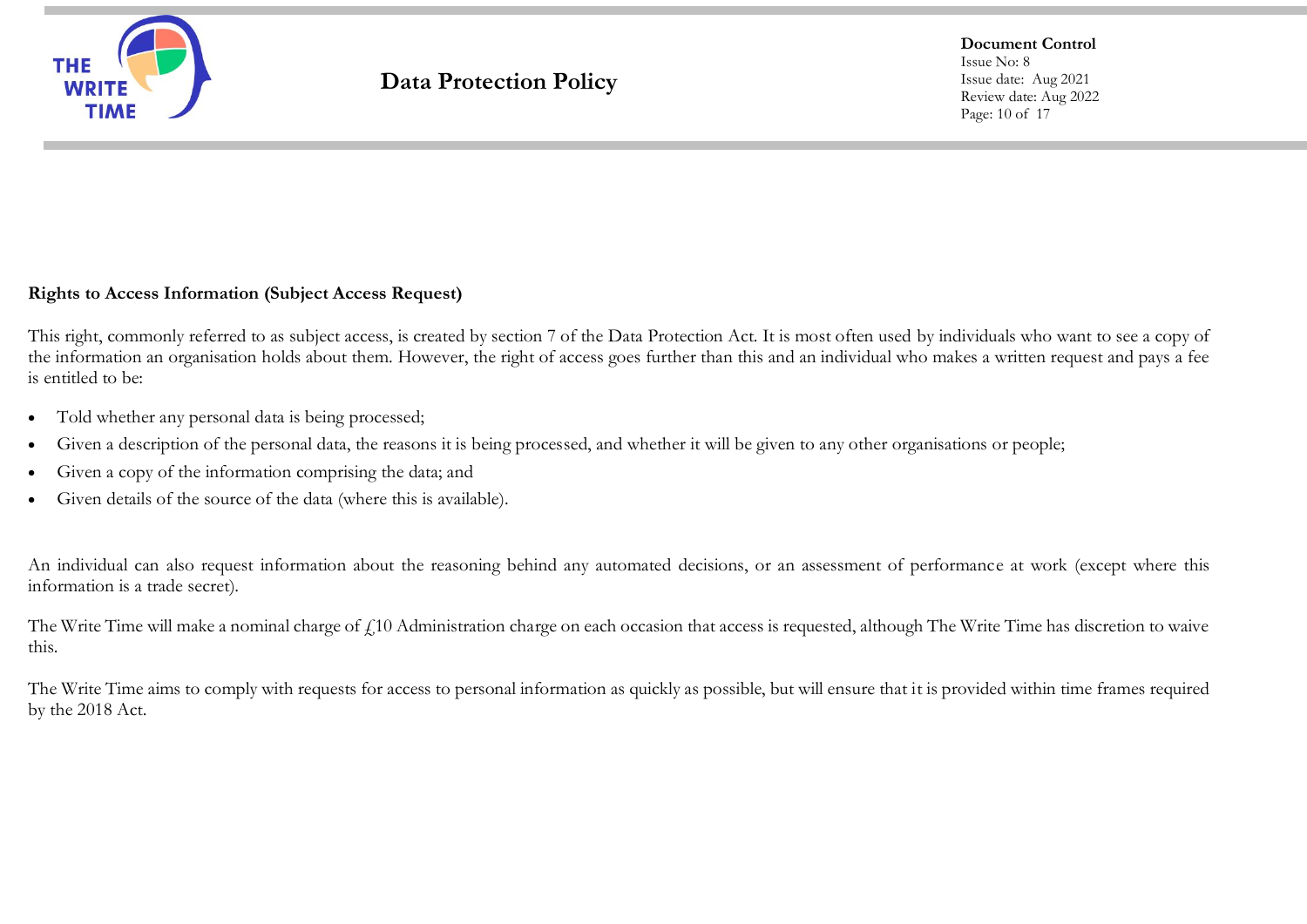

**Document Control** Issue No: 8 Issue date: Aug 2021 Review date: Aug 2022 Page: 11 of 17

### **Examination Marks**

During the course of their studies, students will routinely be provided with information about their marks for both coursework and examinations (if applicable). However, exam scripts and on-line test answers are exempted from the subject access rules and copies will not ordinarily be given to a student who makes a subject access request.

### **Subject Consent**

It is best practice that The Write Time can only collect and process personal data with the informed consent of the individual. If the individual is a young person (defined as a person aged between 13 to 19) best practice dictates that a young person aged 16 and over is able to give informed consent, for young persons below 16 a judgment must be made about their ability to understand what is being asked of them. They should have clear and intelligible information about the request for information suited to their level of understanding. All young persons under the age of 16 will be encouraged to involve their parent/guardian to also provide consent, but where a request is specifically made not to involve a parent an informed consent of a minor has to be approved by a member of SLT.

The Write Time respects that individuals have a right to privacy and has the option to refuse to provide consent for collection or the sharing of personal data as it is their choice. However, this right to refuse has to be balanced with The Write Time's need to evidence their activities. If a potential customer or an existing customer exercises their right to refuse consent to collect or share personal data, this may result in The Write Time's ability to allow access to a service or provision delivered by The Write Time.

Some employment roles (or courses) will bring the applicants into contact with children, including young people between the ages of 16 and 18. The Write Time has a duty under the Children Act 2004 and other enactments to ensure that employees are suitable for the job role, having access to young people. The Write Time also has a duty of care to all employees, learners / clients or additional stakeholders and must therefore ensure employees and those using The Write Time facilities do not pose a threat or danger to other users.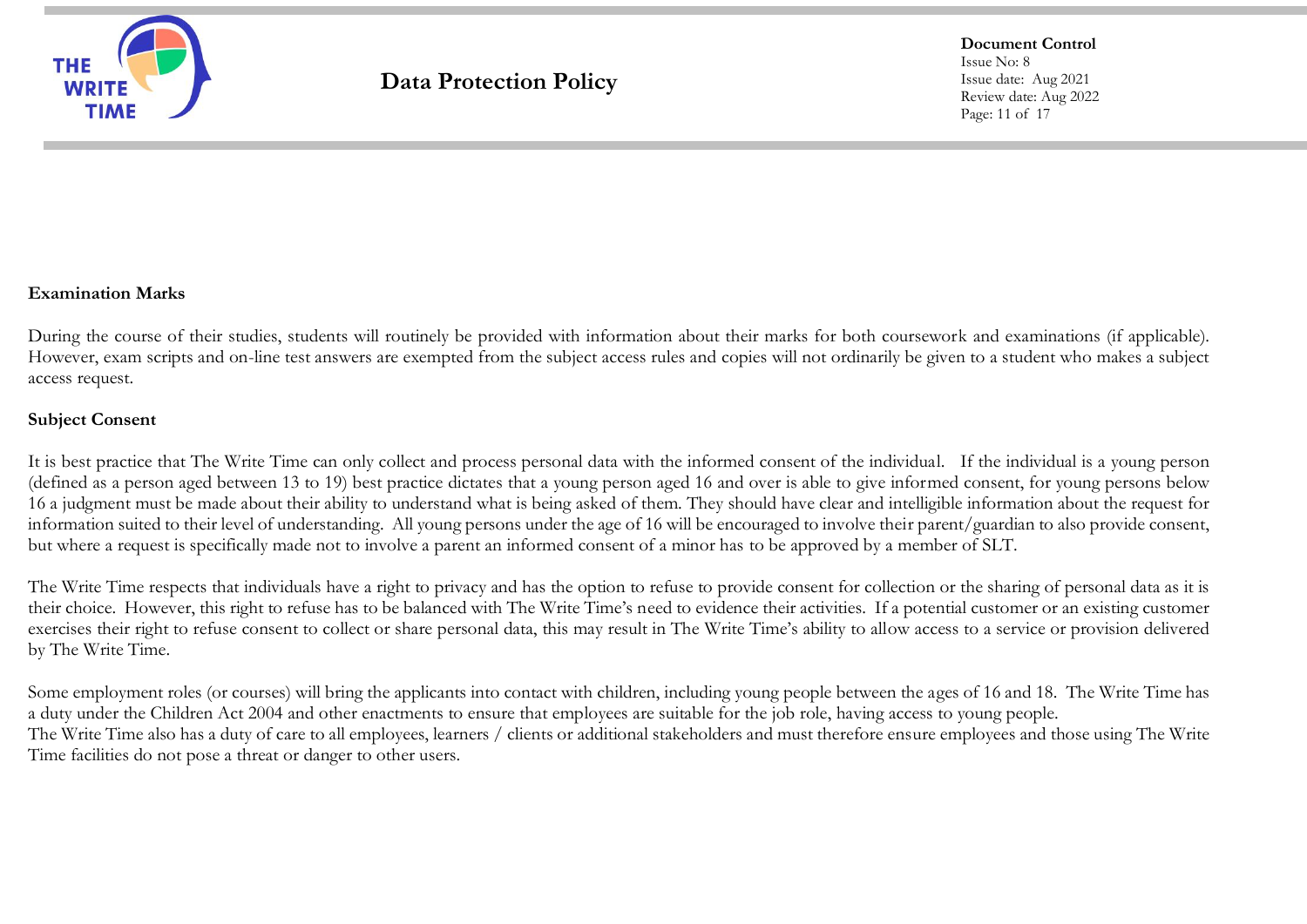

**Document Control** Issue No: 8 Issue date: Aug 2021 Review date: Aug 2022 Page: 12 of 17

The Write Time may also ask for information about particular health needs, such as allergies to particular forms of medication, or any medical condition such as asthma or diabetes. The Write Time will only use this information in the protection of the health and safety of the individual, but will need informed consent to process this data in the event of a medical emergency.

Therefore, any application form that a prospective employee applying for a job at The Write Time or prospective learner are required to complete will include a section requiring consent to process the applicant's personal data. A refusal or failure to sign such a form will prevent the application from being processed.

**NB. This includes information about non-spent previous criminal convictions and in certain employment conditions information about spent previous criminal convictions.**

### **Processing Sensitive Information**

Sometimes it is necessary to process information about an individual's health, criminal convictions, race, and trade union membership. This may be to ensure that The Write Time is a safe place for everyone, or to operate other The Write Time policies, such as the sick pay policy or the equality & diversity policy. Because this information is considered sensitive under the 2018 Act, staff (and students where appropriate) will be asked to give their express / informed consent for The Write Time to process this data.

**NB. An offer of employment or access to a service or provision delivered by The Write Time may be withdrawn if an individual refuses to consent to this without good reason**. **Publication of The Write Time Information**

Certain items of information relating to The Write Time staff will be made available via searchable directories on an internal intranet system, in order to meet the legitimate needs of fellow employees, Inspectors or other legitimate visitors.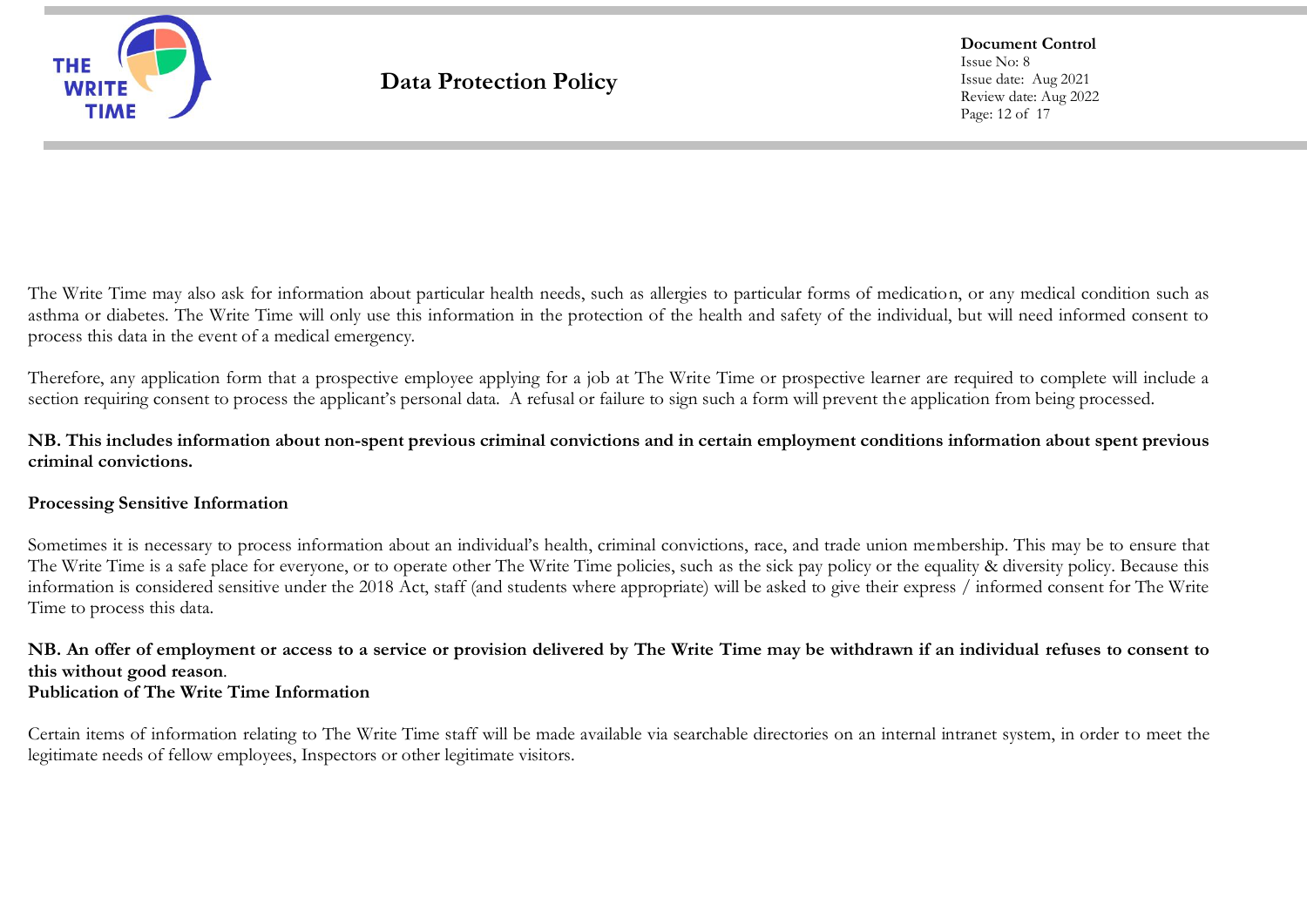

**Document Control** Issue No: 8 Issue date: Aug 2021 Review date: Aug 2022 Page: 13 of 17

The Write Time may request (Seek informed consent) to make additional employee, student / client or additional stakeholder biographical details or other personal data available e.g. academic or vocational successes made on their public websites for promotional activities. Examples of this form of request would be to publish a student's success story, produce case history or to publish a photograph. In most cases anonymous case histories will be used which will not require consent.

## **Retention of Data**

The Write Time has a duty to retain some employee, learner / client personal data for a period of time following their departure from The Write Time, mainly for legal reasons, but also for other purposes such as being able to provide references and academic transcripts, or for financial reasons, to evidence funding requirements have been met for example relating to pensions and taxation. Different categories of data will be retained for different periods of time. The exact details of retention periods and purposes are set out in the Data Retention Policy.

# **Conclusion**

Compliance with the 2018 Act is the responsibility of all members of The Write Time. Any deliberate breach of the data protection policy may lead to disciplinary action being taken or with access to The Write Time's facilities being withdrawn, or even to a criminal prosecution. Any questions or concerns about the interpretation or operation of this policy should be taken up with the appropriate Designated Data Controller (Chris Murray). **Appendix 1:**

The Write Time classifies information into four levels of classification (confidential, restricted, protected and unclassified).

### **Confidential:**

This classification applies to information that is access restricted specifically to the Directors and SMT and specific named professional advisers authorized by either one of these three levels.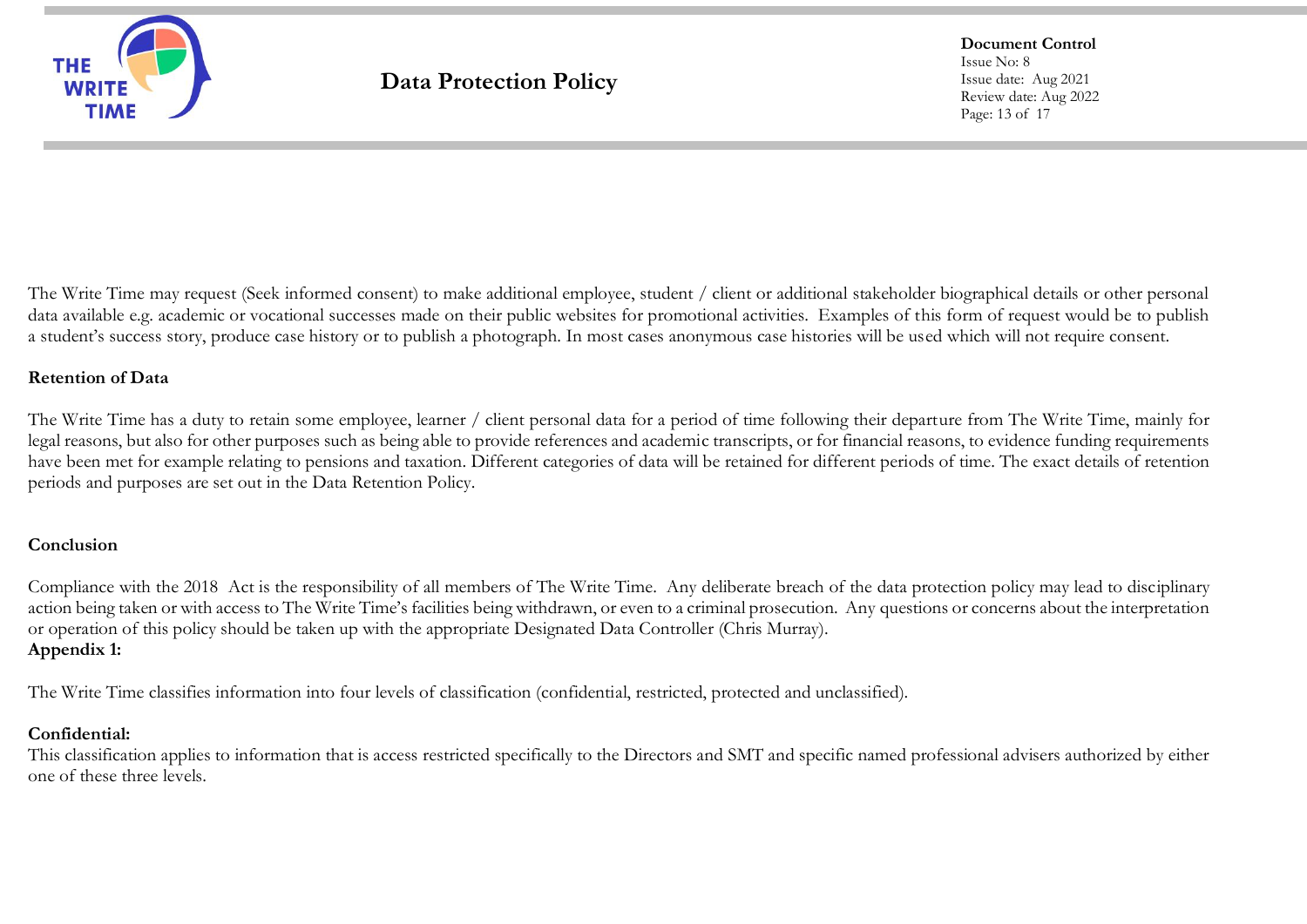

**Document Control** Issue No: 8 Issue date: Aug 2021 Review date: Aug 2022 Page: 14 of 17

Information that falls into this category must be marked 'Confidential', and its circulation is kept to a minimum with the names of the people to whom it is limited identified on a master list held by the executive assistant to the chief executive.

If a document classified as confidential is needed to be copied, the number of copies produced must be recorded on a central register, this register is retained is for tracking and identifying the recipient of each copy.

Examples of confidential information might include information about potential acquisitions or corporate strategy, or about key organisational personnel, such as the Managing Director (MD).

Confidential information can only be sent by encrypted email and a digitally signed secure email carrier service, in line with the Section 12.3 of the ISMS, and sent only to the e-mail box of the identified recipient. Confidential information can only be sent by fax if the nominated recipient is available to receive it directly from the fax machine. The amount of information that falls into this category should be carefully limited; the cost and operational inconvenience of protecting it properly is such that it needs only to be information whose release can significantly damage the reputation or financial security organisation.

### **Restricted (Restricted + Sensitive)**

Restricted information of this category is access restricted to specific named employees working in a role where access to this level of data is required to perform their respective duties for the organisation. Emails that need to contain restricted information will need to be a minimum of password protected.

This classification encompasses all types of personal information for employees and or clients / customers. All information assets have value but personal details are required to be specifically protected by law (Data Protection Act) Examples would include the following: Name, Address, Telephone / Mobile numbers, Email address, Age, Gender, Ethnicity, Work History, and National Insurance Number (NINO).

**Restricted + "Sensitive"** This is special subset of the restricted category that is applied to 8 specifically identified pieces of personal information in the Data Protection Act. Whereby by disclosure of these specific details has the potential to cause additional harm than other standard personal details, and sensitive data if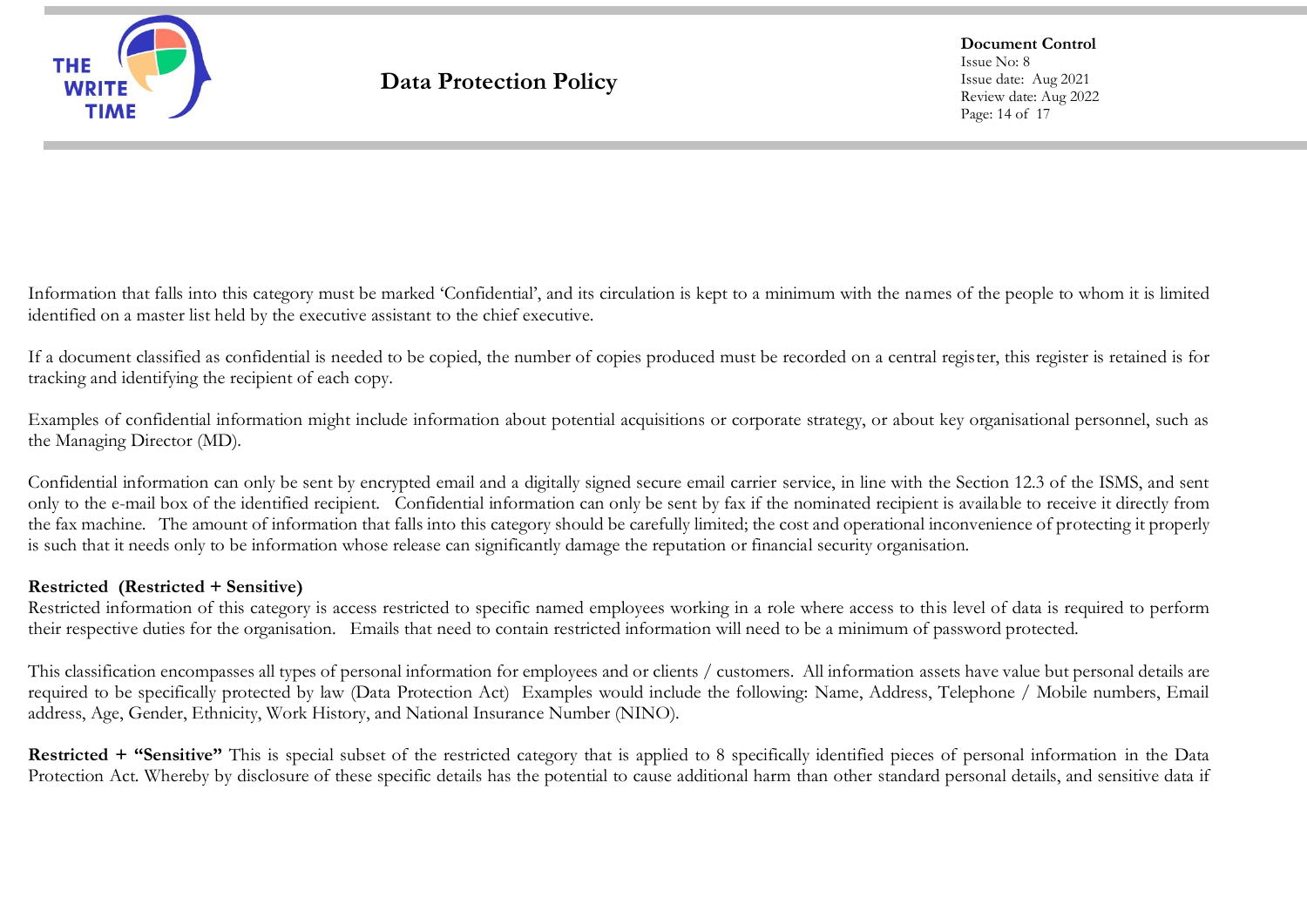

**Document Control** Issue No: 8 Issue date: Aug 2021 Review date: Aug 2022 Page: 15 of 17

collected, it is subject to a higher standard of care, i.e. Afforded greater protection, Restricted + "Sensitive" information cannot be emailed unless the content is encrypted.

- **(a) The racial or ethnic origin of the data subject**
- **(b) Political opinions**
- **(c) Religious beliefs or other beliefs of a similar nature**
- **(d) Whether is a member of a trade union (within the meaning of the [M1](http://www.legislation.gov.uk/ukpga/1998/29/section/2) Trade union and Labour relations [consolidation] act 1992)**
- **(e) Physical or mental health or condition**
- **(f) Sexual life**
- **(g) The commission or alleged commission by him of any offence**
- **(h) Any proceedings for any offence committed or alleged to have been committed by him, the disposal of such proceedings or the sentence of any court in such proceedings**

In addition to these 8 named details identified in the Data Protection Act, as a matter of best practice, The Write Time is adding an additional category of data to this subset: Any details connected with individual's financial records (if collected) will be considered sensitive data and afforded greater protection (e.g. salary, tax returns, bank account details).

# **Protected**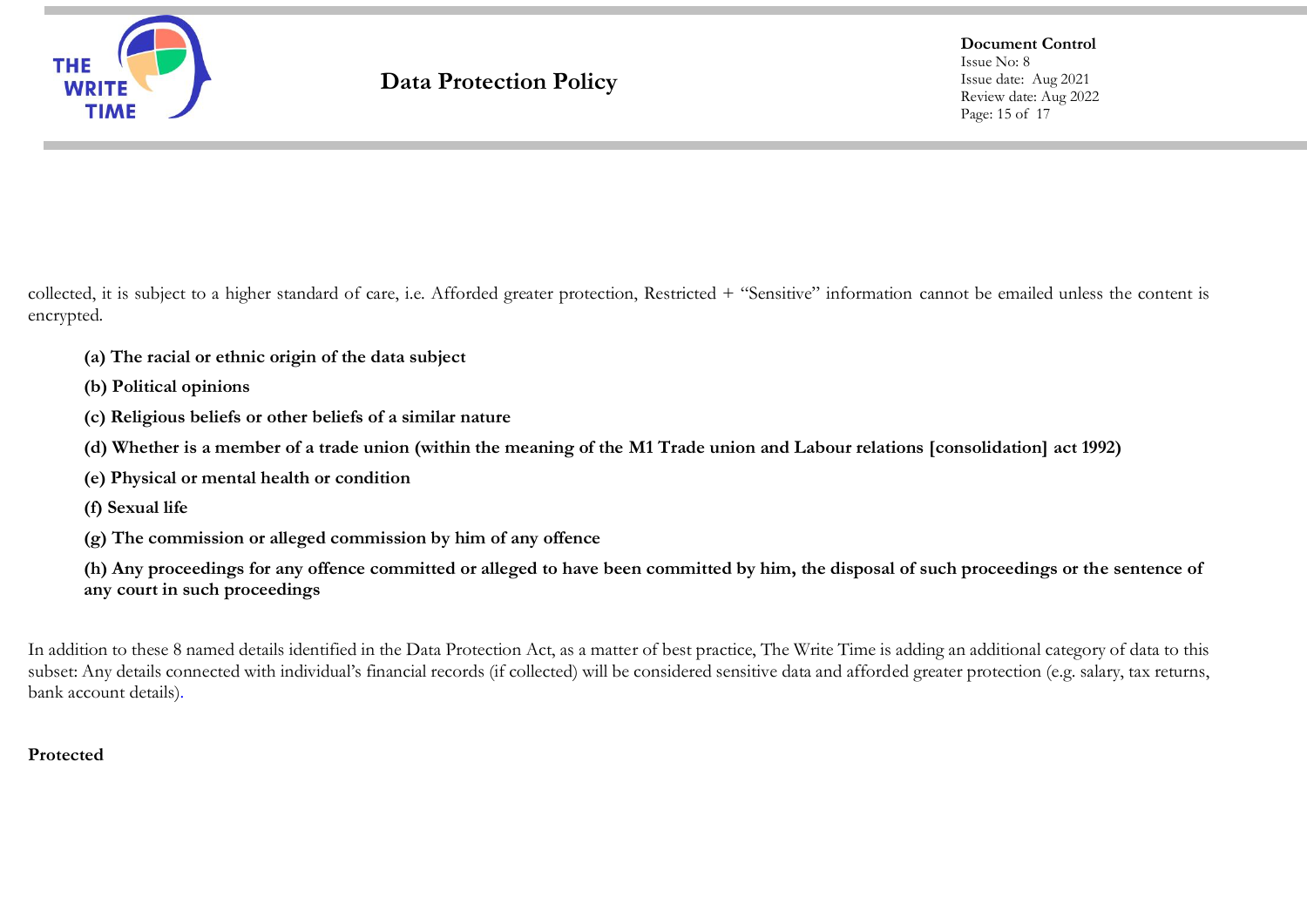

**Document Control** Issue No: 8 Issue date: Aug 2021 Review date: Aug 2022 Page: 16 of 17

This classification covers information assets that have a commercial value but which do not need to fall within either of the higher categories. This level of classification includes commercial and sensitive commercial information which may be advantageous to a competitor, examples include: partnership agreements, details of funder payments values and costing. This level of classification may also include contract delivery plans

Any member of staff employed by The Write Time is entitled to access information with this classification, by nature of their employment as long as there is an operational business need for the data to be accessed.

This classification of information is not cleared for release outside the organisation, and is subject to the protection of the organisational confidentiality and data protection policies. As such if any protected information needs to be sent by email it must be password protected (See: Password policy) secure email need not be used.

Information and documents' that would be considered as protected could include, organisation expenses details, utility costs for the delivery centres, invoice and bills (Utility) as these document could contain information which the organisation would not necessarily want the general public to have knowledge of.

Most of the internal use only documents, memos, emails and policy formulation will be considered as protected.

### **Unclassified**

Any asset or document that is security marked as unclassified is to be considered as being within the public domain. Any unclassified document can be released or distributed outside the organisation. An example is that all of The Write Time Policies and Procedures are to be considered as unclassified (but are only to be provided on request and are to be provided in a suitable for purpose format.)

There are no restrictions on the transport or transfer of unclassified assets.